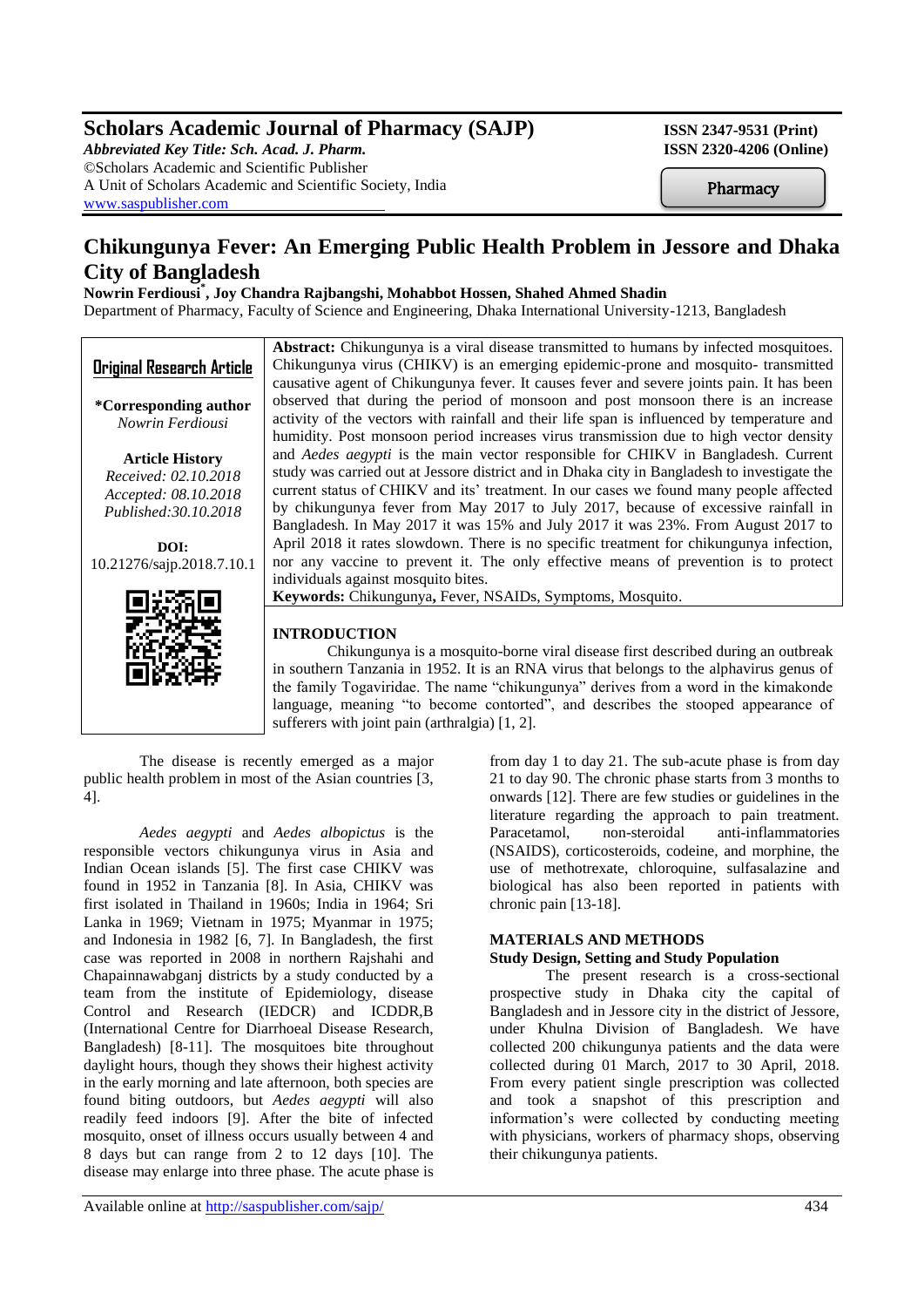### **Study Criteria**

- Inclusion criteria: Patient receiving NSAID and concurrent drug treatment for chikungunya fever.
- Exclusion criteria: There is no exclusion criteria

#### **Data collection**

Data were collected from various prescription and local pharmacy shops to carry out the survey. Total 200 prescriptions were collected directly from the patient of physician chamber and 55 local pharmacy shops were selected from different locations for data collection about chikungunya fever. The data collectors were waiting in front of the pharmacy shop and convince them to produce their prescription data to the interviewers as well as participated in the interview session. The patients who were unconscious/mentally retarded, who were suffering with psychiatric diseases were excluded from the study.

# **STATISTICAL ANALYSIS**

Descriptive statistics were applied to the collected data using Microsoft Excel software. Simple statistical method (Pie chart, Bar graph) was used to calculate the data and finally expressed in percentages.

## **ETHICAL CONSIDERATIONS**

This survey based research is logistically supported by the Department of Pharmacy, Dhaka International University, and Dhaka in Bangladesh. The human subjects involved in this study did not use any hazardous agents and samples were not collected from them. As the human subjects only participated in the interview, this survey based research didn't take any further approval from institutional ethics committee.

#### **RESULTS AND DISCUSSION**

We found age variations in case of chikungunya patients. Among 0-20 year & 51-70 year, peoples had lower tendency in this fever. On the other hand it has higher tendency among the older peoples. For 0-10 year patients it was 3% and for 61-70 year patient it was only 1%. 26% patients had chikungunya fever whose age between 21-30 years. It was 23%, between 41-50 year peoples.

The most significant manifestation of chikungunya fever is the severe joint pain occurring in virtually every clinical case [19]. In our cases, we observed the same manifestation. In our cases, it was found that 23% patients had severe joint pain. During fever other symptoms that we found are weakness, rash, tremor and headache 24% patients had weakness during chikungunya fever. In case of headache and rash it was 21% and 19%. Tremor is not uncommon during chikungunya fever. In our cases 13% patients had tremor during fever. Most infections completely resolve within weeks or months but there have been documented cases of chikungunya fever-induced arthralgia persisting for years [20]. In our case series only nine patients had residual joint pain for two to three months after recovering from the initial infection.

Some symptoms can be noticed after chikungunya fever. The major symptoms that we found after chikungunya fever are joint pain, myalgia and weakness. 29% patients had joint pain, 24% patients had weakness, and 25% patients had myalgia after recovering from fever. In our case series some patients had alopecia and conjunctivitis after fever. We found 16% alopecia, and 6% conjunctivitis patients.

In our cases we found many people affected by chikungunya fever from May 2017 to July 2017, because of excessive rainfall in Bangladesh. In May 2017 it was 15% and July 2017 it was 23%. From August 2017 to April 2018 it rates slowdown.

The results are shown below by figure 1, 2, 3 & 4.



**Fig-1: Chikungunya fever in different ages**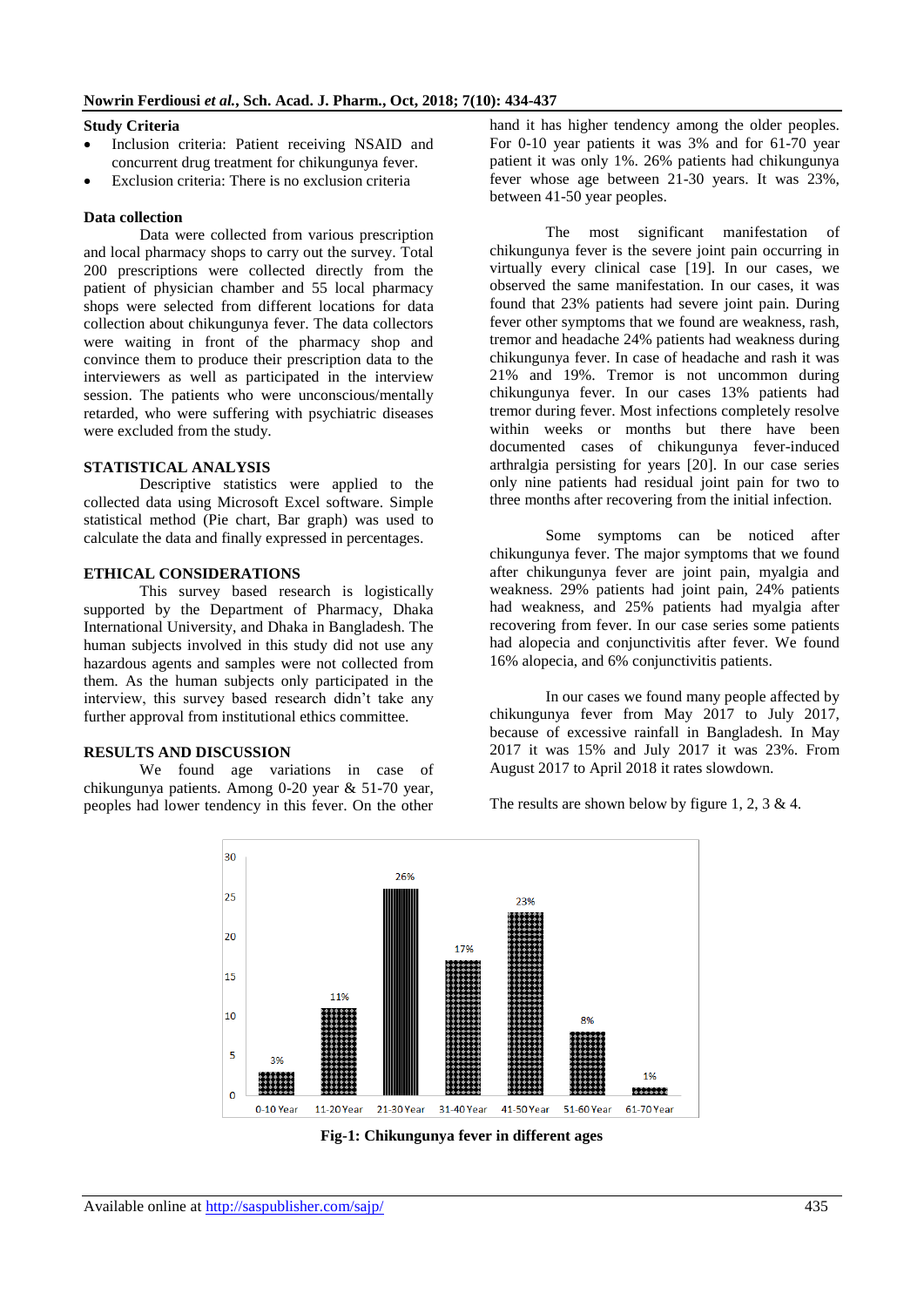

**Fig-2: Percentage of symptoms during chikungunya fever**



**Fig-3: Percentage of symptom after chikungunya fever**



**Fig-4: Chikunguna outbreak during March 2017-April 2018**

## **CONCLUSION**

Chikungunya fever is not uncommon in Bangladesh as evidence by this short case series. In chikungunya fever the most common symptoms that we find are fever, rash, joint pain and weakness. It is

important to emphasize that in addition to medical treatment, the approach to the management of patients with chikungunya requires the involvement of multidisciplinary teams. General physicians, infectious disease specialists, rheumatologist and other specialist,